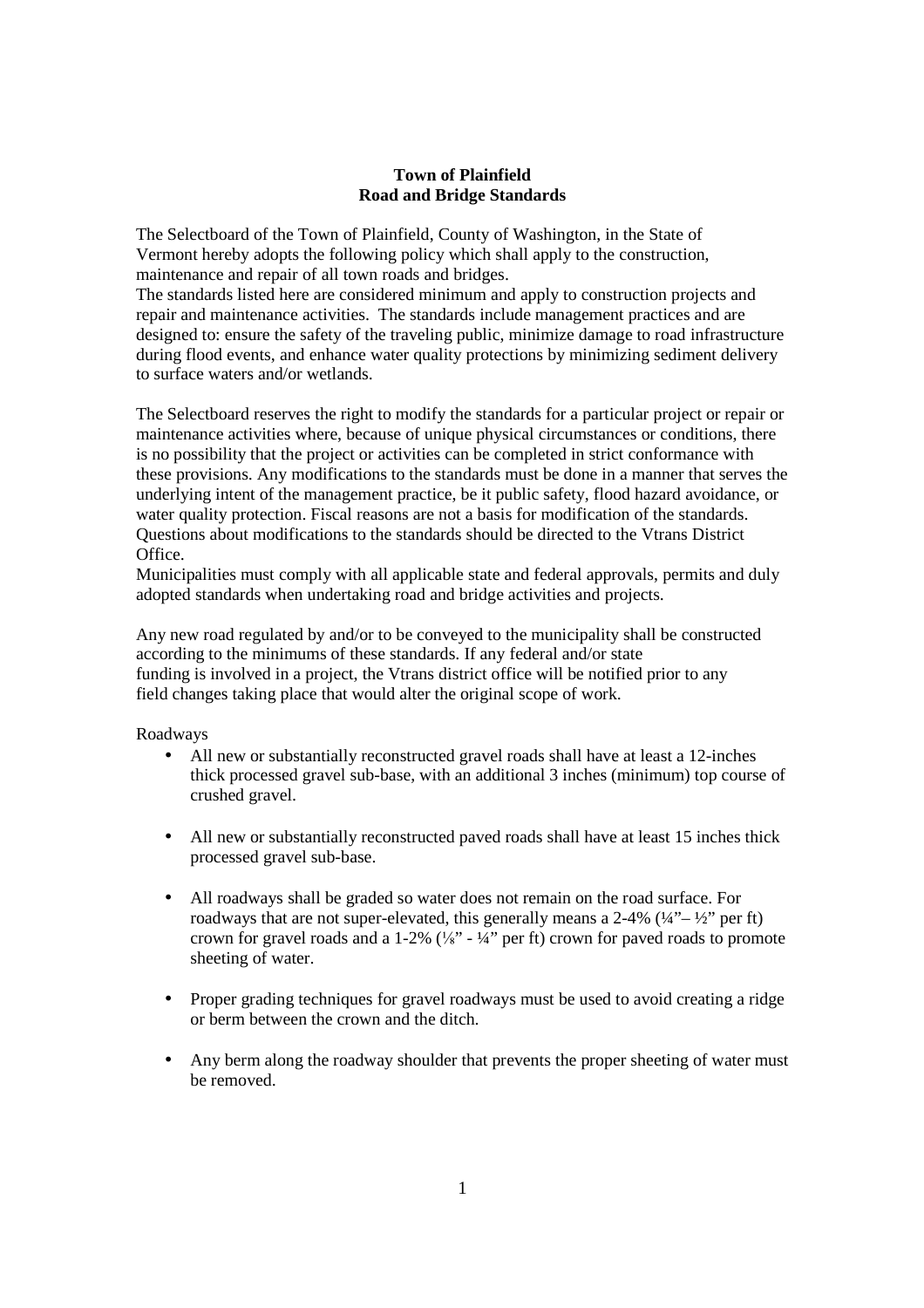# Ditches and Slopes

Soil exposed during ditch and slope construction, repair or maintenance must be treated immediately following the operation and temporary erosion prevention and sediment control practices must be installed and maintained during construction activities and until the ditch or slope is permanently stabilized.

The following are minimum erosion control measures. Careful attention must be given to areas vulnerable to erosion and immediately adjacent or discharging to surface waters and/or roadway drainage facilities:

- Seed and mulch all ditches with grades less than 5% when undertaking projects or repairs or maintenance activities that result in exposed soil. Vegetation must be established and monitored. If vegetation is not established within 10 days of placement, install biodegradable, non-welded matting with seed.
- Stone line all new or reconstructed ditches or whenever soils are disturbed by maintenance activities with grades equal to and greater than 5%; alternatively, install stone check dams. The check dams must meet criteria outlined in the "Standards and Specifications for Check Dams," from the Vermont Standards and Specifications for Erosion Prevention and Sediment Control. Specifically, dams must be placed so that the crest of the downstream check dam is at the same elevation as the base of the upstream dam.
- Create parabolic (wide "U" shaped) ditches when constructing new or substantially reconstructing ditches, rather than narrow "V" shaped ditches wherever lateral space allows. Ditches with gradual side slopes (maximum 1:2, vertical to horizontal ratio) and a wide bottom (at least 2 feet) are preferred. Use biodegradable, non-welded matting to stabilize side-slopes where slopes are greater than 1:2; and less than 1:1 ½; apply seed and mulch to any raw or exposed sideslope if slopes are less than 1:2.
- All ditches should be turned out to avoid direct outlet into surface waters. There must be adequate outlet protection at the end of the turnout, either a structural (rock) or vegetative filtering area.
- If in the best professional engineering judgment of the VTrans Operations Division, there is a cost effective ditch treatment that will meet the intent of the management practices described above, but represents a departure from these standards, the municipality may implement the more cost effective ditch treatment alternative with the professional recommendation submitted in written form by VTrans prior to the municipality executing the work.
- When constructing new or substantially reconstructing side slopes, use appropriately sized stone armament on slopes that are 1:1½ or greater. If perennial streams are affected by the toe of slope the project must conform to the statewide Stream Alteration standards.

Culverts and Bridges

- Replacement of existing culverts and any new culvert must have a minimum culvert diameter of 18 inches.
- Replacement of existing bridges and culverts and any new bridges and culverts must be designed in accordance with the VTrans Hydraulics Manual, and, in the case of perennial streams, conform to the statewide Stream Alteration Standards.
- All new driveway culverts will have a minimum diameter of 15 inches.